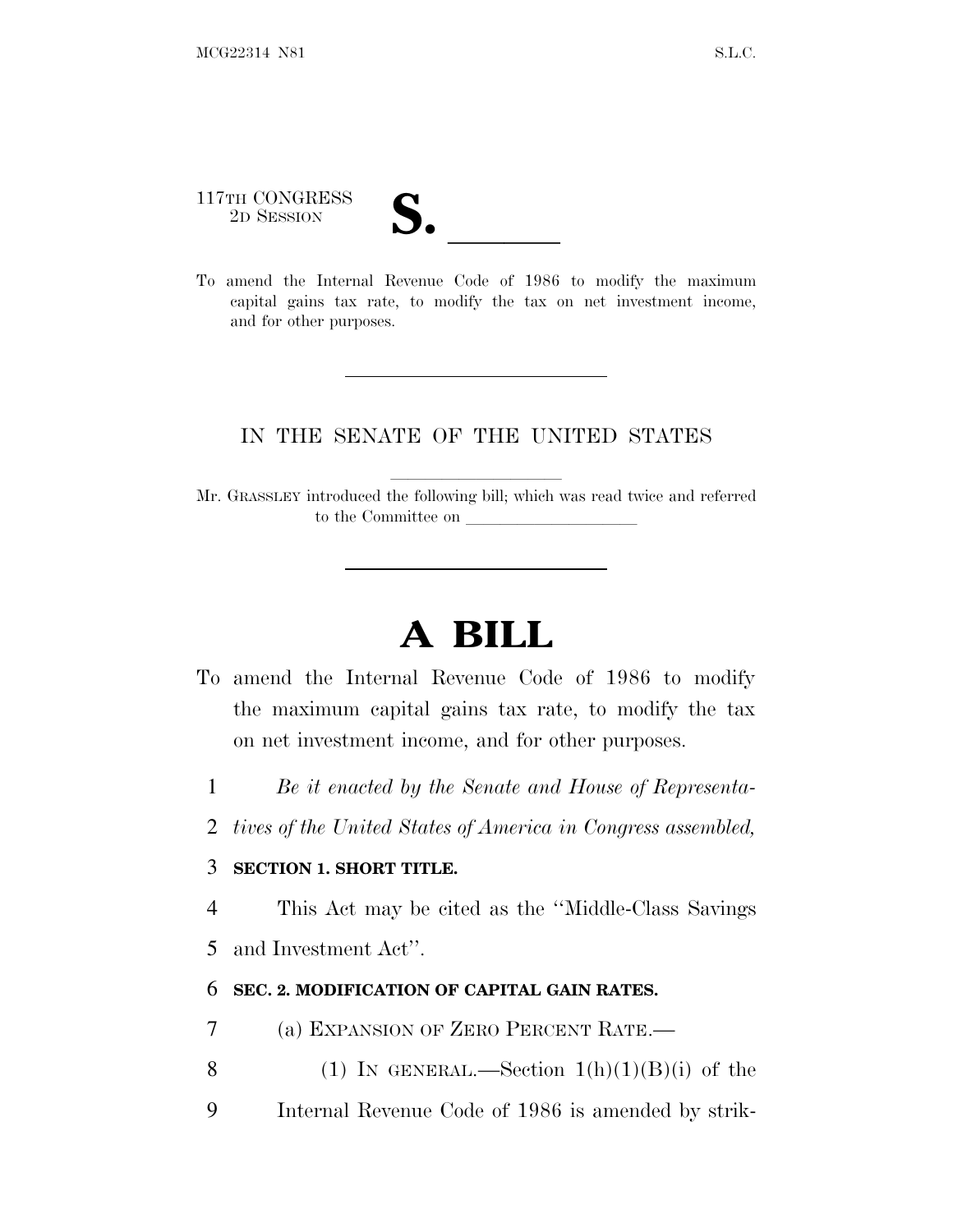| $\mathbf{1}$   | ing "which would (without regard to this paragraph)   |
|----------------|-------------------------------------------------------|
| $\overline{2}$ | be taxed at a rate below 25 percent" and inserting    |
| 3              | "below the maximum zero rate amount".                 |
| $\overline{4}$ | (2) MAXIMUM ZERO RATE AMOUNT.—Section                 |
| 5              | $1(h)$ of the Internal Revenue Code of 1986 is        |
| 6              | amended by adding at the end the following new        |
| 7              | paragraph:                                            |
| 8              | $``(12)$ MAXIMUM ZERO RATE AMOUNT.—                   |
| 9              | "(A) IN GENERAL.—The maximum zero                     |
| 10             | rate amount shall be—                                 |
| 11             | $f'(i)$ in the case of a joint return or              |
| 12             | surviving spouse, $$165,000$ ,                        |
| 13             | "(ii) in the case of any other indi-                  |
| 14             | vidual (other than an estate or trust), an            |
| 15             | amount equal to $\frac{1}{2}$ of the amount in effect |
| 16             | for the taxable year under clause (i), and            |
| 17             | "(iii) in the case of an estate or trust,             |
| 18             | \$2,600.                                              |
| 19             | INFLATION ADJUSTMENT.-In the<br>$\lq\lq (B)$          |
| 20             | case of any taxable year beginning after 2021,        |
| 21             | each of the dollar amounts in subparagraph $(A)$      |
| 22             | shall be increased by an amount equal to—             |
| 23             | "(i) such dollar amount, multiplied by                |
| 24             | "(ii) the cost-of-living adjustment de-               |
| 25             | termined under subsection $(f)(3)$ for the            |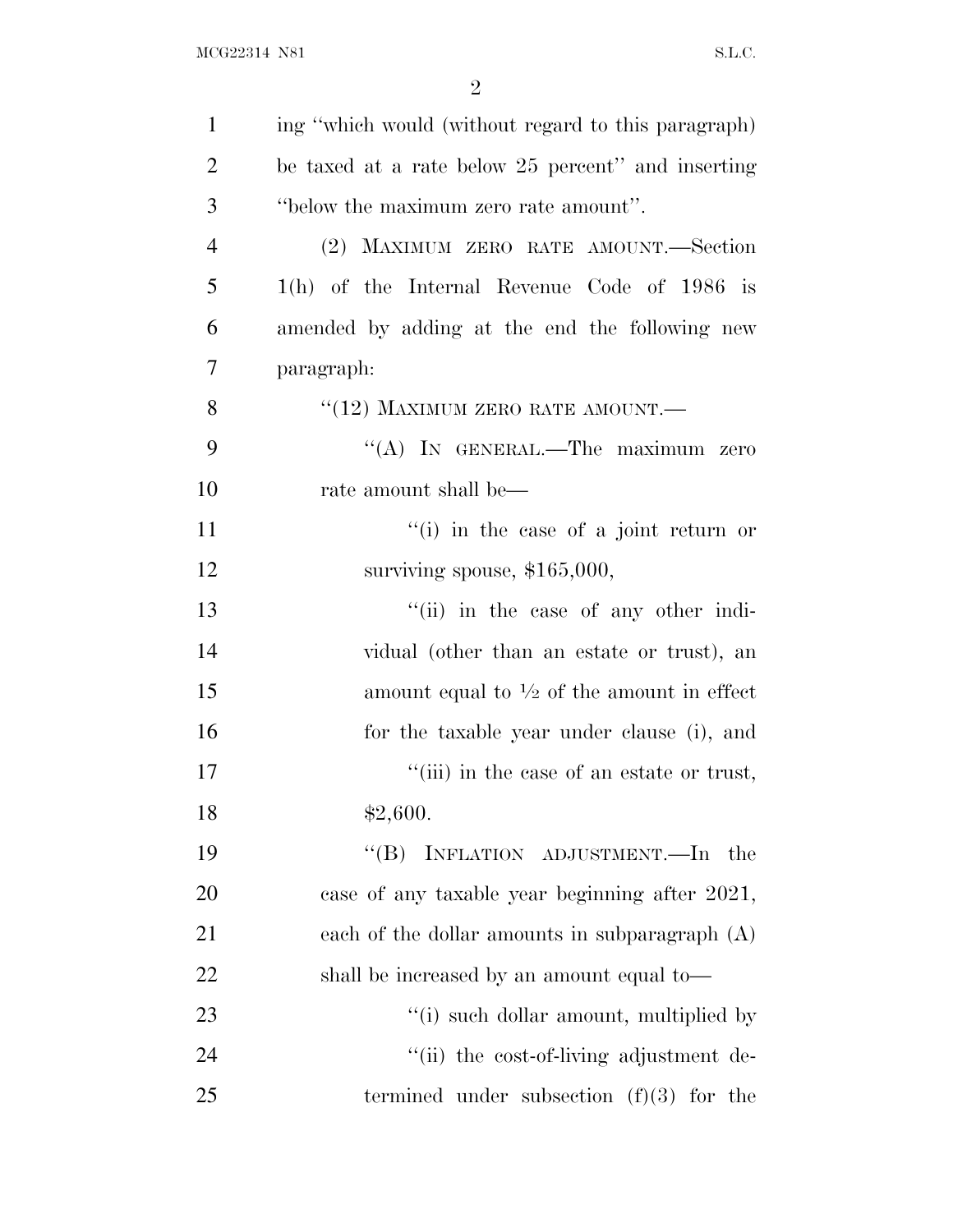| $\mathbf{1}$   | calendar year in which the taxable year be-       |
|----------------|---------------------------------------------------|
| $\overline{2}$ | gins, determined by substituting 'calendar        |
| 3              | year 2017' for 'calendar year 2016' in sub-       |
| $\overline{4}$ | paragraph $(A)(ii)$ thereof.                      |
| 5              | If any increase under this subparagraph is not    |
| 6              | a multiple of \$50, such increase shall be round- |
| 7              | ed to the next lowest multiple of \$50.".         |
| 8              | CONFORMING AMENDMENTS.—Paragraph<br><b>(3)</b>    |
| 9              | $(5)$ of section 1(j) of such Code is amended—    |
| 10             | $(A)$ in subparagraph $(A)$ , by striking "shall" |
| 11             | be applied" and all that follows through "by"     |
| 12             | substituting 'below the maximum 15-percent        |
| 13             | rate amount'" and inserting "shall be applied     |
| 14             | by substituting 'below the maximum 15-percent     |
| 15             | rate amount'",                                    |
| 16             | $(B)$ in subparagraph $(B)$ —                     |
| 17             | (i) by striking all that preceding                |
| 18             | clause (ii),                                      |
| 19             | (ii) by redesignating clause (ii) as              |
| 20             | subparagraph $(B)$ ,                              |
| 21             | (iii) by redesignating subclauses (I)             |
| 22             | through $(IV)$ of subparagraph $(B)$ (as so       |
| 23             | redesignated) as clauses (i) through (iv),        |
| 24             | respectively, and                                 |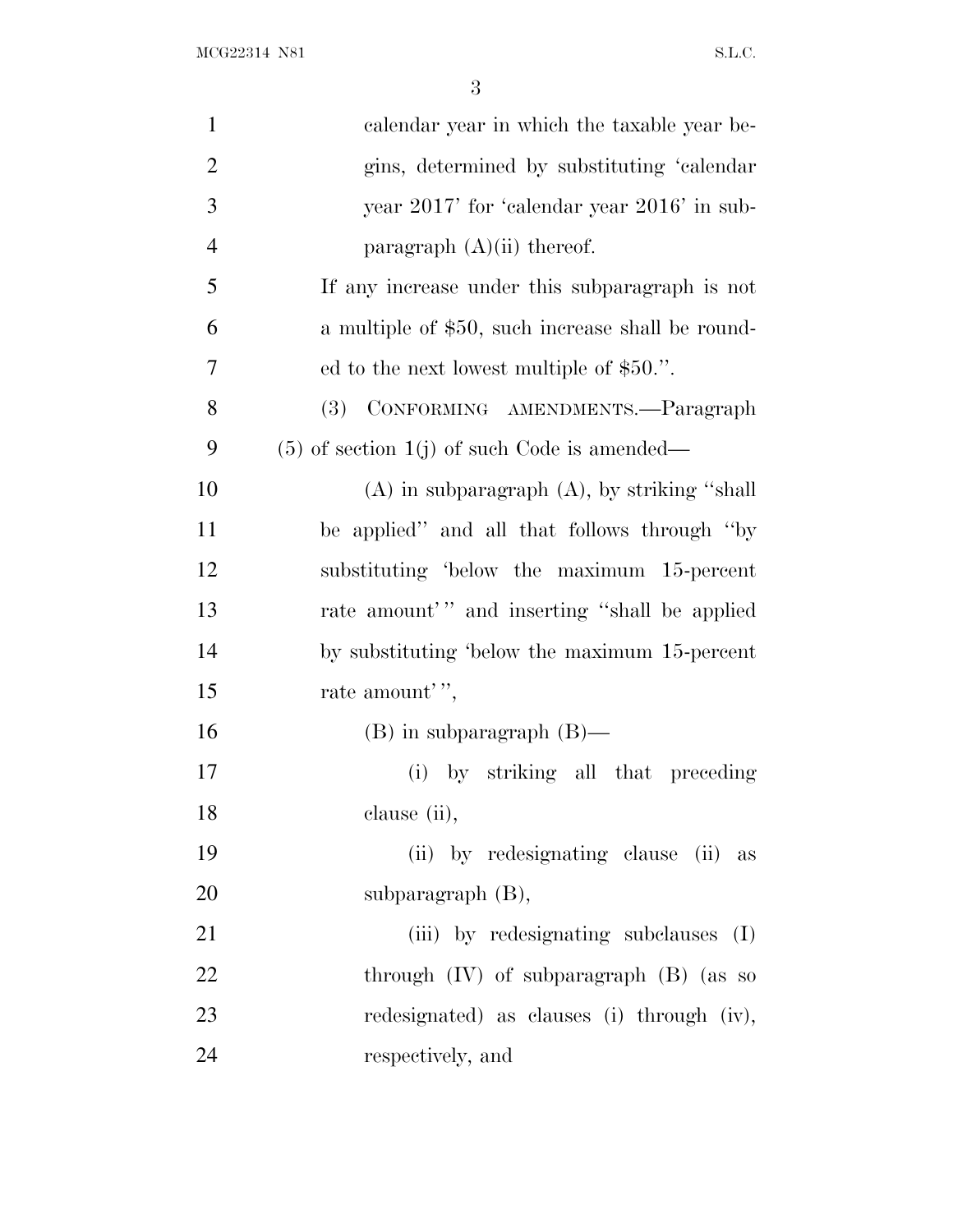| $\mathbf{1}$   | (iv) by moving subparagraph (B) and                          |
|----------------|--------------------------------------------------------------|
| $\overline{2}$ | each of clauses (i) through (iv) (as so re-                  |
| 3              | designated) 2 ems to the left, and                           |
| $\overline{4}$ | $(C)$ in subparagraph $(C)$ , by striking                    |
| 5              | "clauses (i) and (ii) of".                                   |
| 6              | (b) EFFECTIVE DATE.—The amendments made by                   |
| 7              | this section shall apply to taxable years beginning after    |
| 8              | December 31, 2021.                                           |
| 9              | SEC. 3. PARTIAL EXCLUSION OF CERTAIN INTEREST RE-            |
| 10             | CEIVED BY INDIVIDUALS.                                       |
| 11             | (a) IN GENERAL.—Part III of subchapter B of chap-            |
| 12             | ter 1 of the Internal Revenue Code of 1986 (relating to      |
| 13             | amounts specifically excluded from gross income) is          |
| 14             | amended by inserting after section 115 the following new     |
| 15             | section:                                                     |
| 16             | "SEC. 116. PARTIAL EXCLUSION OF CERTAIN INTEREST RE-         |
| 17             | CEIVED BY INDIVIDUALS.                                       |
| 18             | "(a) EXCLUSION FROM GROSS INCOME.-Gross in-                  |
| 19             | come does not include the sum of the amounts received        |
| 20             | during the taxable year by an individual as qualified inter- |
| 21             | est.                                                         |
| 22             | "(b) LIMITATIONS.—The aggregate amount excluded              |
| 23             | under subsection (a) for any taxable year shall not exceed   |
| 24             | $$300$ (\$600 in the case of a joint return).                |
|                |                                                              |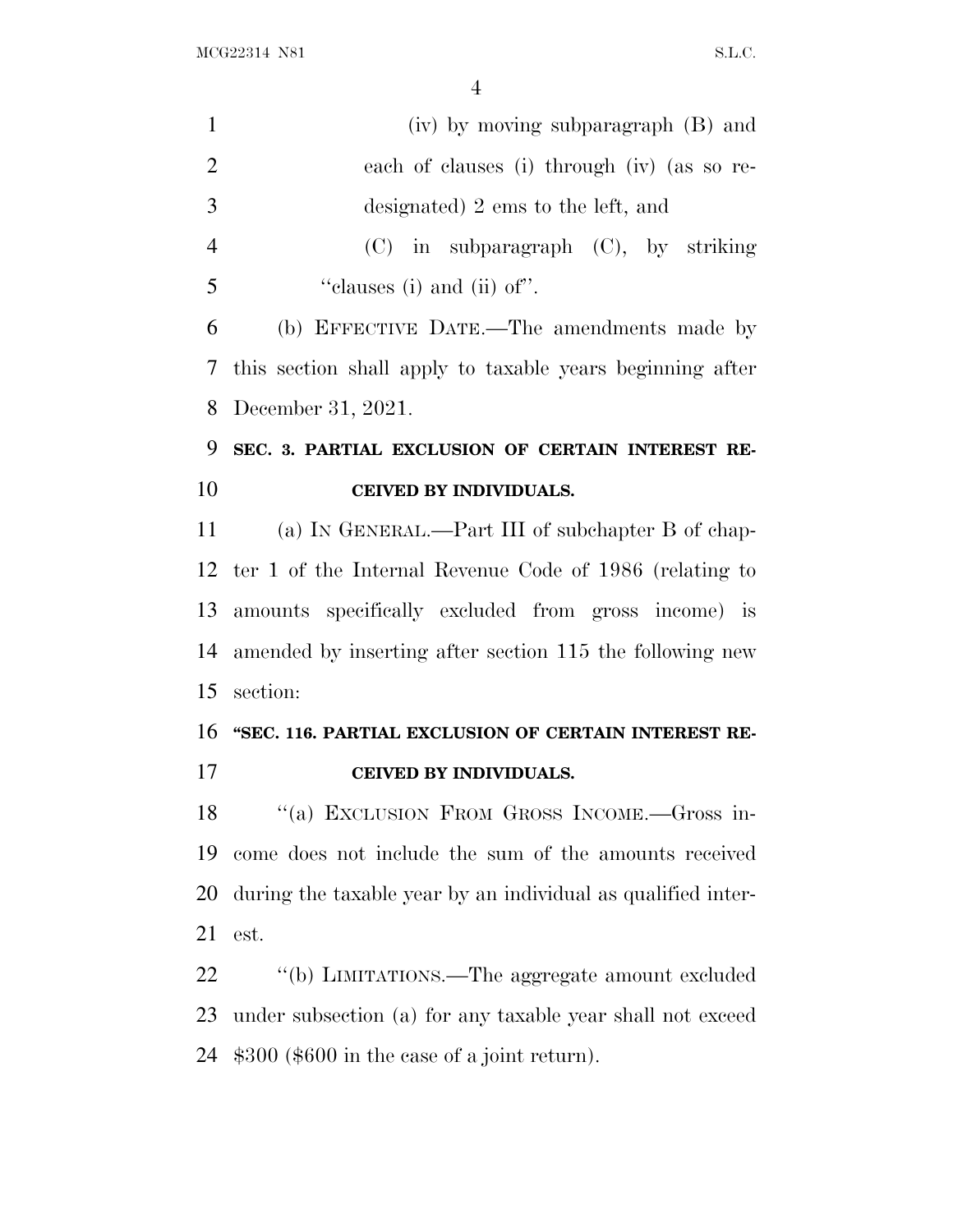| $\mathbf{1}$   | "(c) QUALIFIED INTEREST.—For purposes of this        |
|----------------|------------------------------------------------------|
| $\overline{2}$ | section-                                             |
| 3              | $\lq(1)$ IN GENERAL.—The term 'qualified inter-      |
| $\overline{4}$ | est' means any interest other than interest excluded |
| 5              | from gross income under any other provision of this  |
| 6              | chapter.                                             |
| 7              | $``(2)$ SPECIAL RULES FOR DIVIDENDS RECEIVED         |
| 8              | FROM CERTAIN MONEY MARKET MUTUAL FUNDS.-             |
| 9              | "(A) IN GENERAL.—The term 'qualified                 |
| 10             | interest' shall include qualified interest-related   |
| 11             | dividends.                                           |
| 12             | "(i) IN GENERAL.—Except as pro-                      |
| 13             | vided in clause (ii), a qualified interest-re-       |
| 14             | lated dividend is any dividend or part               |
| 15             | thereof (other than a capital gain dividend          |
| 16             | or exempt interest dividend)—                        |
| 17             | $\lq\lq$ (I) paid by a regulated invest-             |
| 18             | ment company regulated as a money                    |
| 19             | market fund under section 270.2a-7                   |
| 20             | of title 17, Code of Federal Regula-                 |
| 21             | tions, and                                           |
| 22             | "(II) reported by the company as                     |
| 23             | a qualified interest-related dividend in             |
| 24             | written statements furnished to its                  |
| 25             | shareholders.                                        |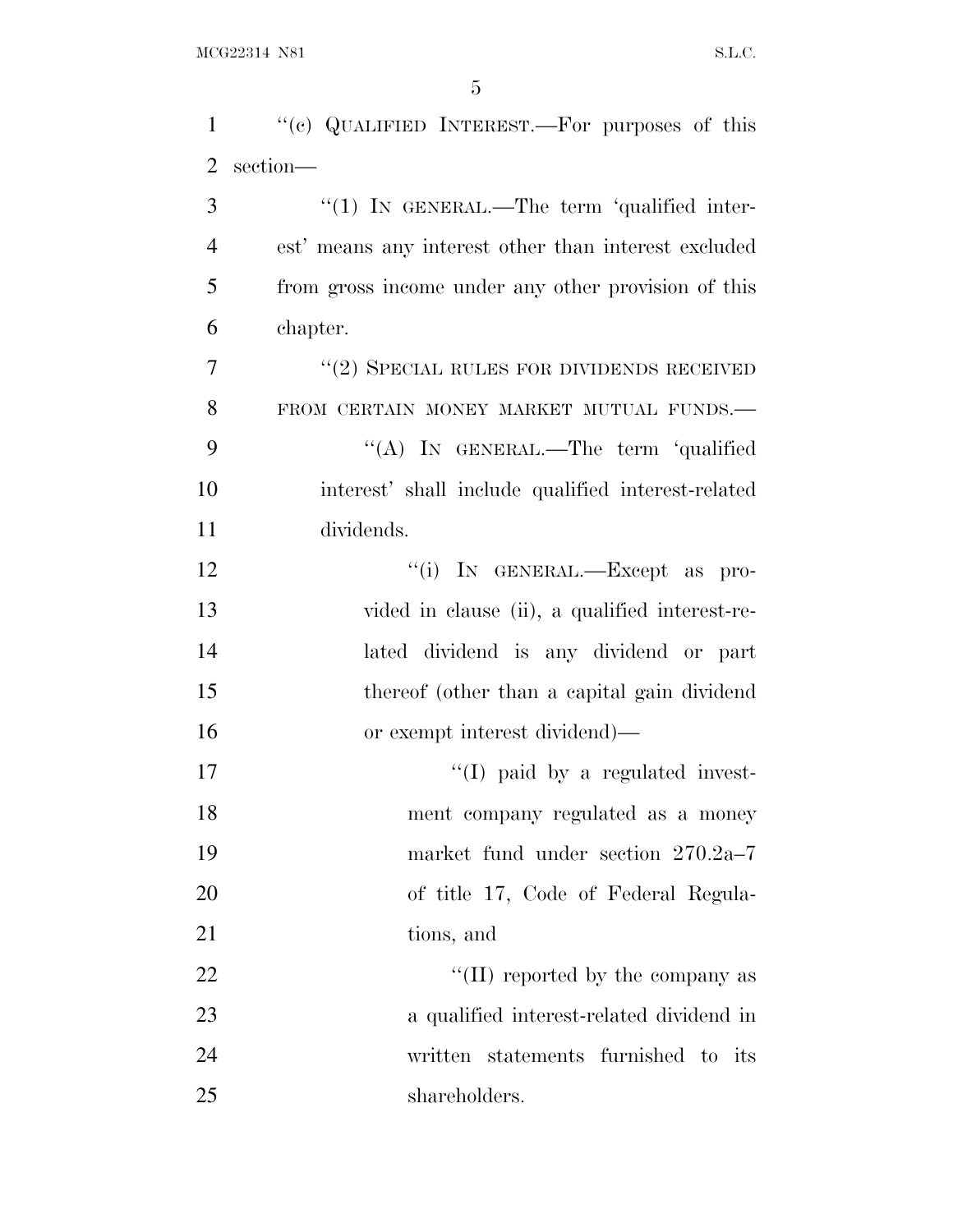| $\mathbf{1}$   | "(ii) EXCESS REPORTED AMOUNTS.-              |
|----------------|----------------------------------------------|
| $\overline{2}$ | If the aggregate reported amount with re-    |
| 3              | spect to the company for any taxable year    |
| $\overline{4}$ | exceeds the applicable qualified interest of |
| 5              | the company for such taxable year, a quali-  |
| 6              | fied interest-related dividend is the excess |
| 7              | $of$ —                                       |
| 8              | $\lq\lq$ the reported qualified inter-       |
| 9              | est-related dividend amount, over            |
| 10             | "(II) the excess reported amount             |
| 11             | which is allocable to such reported          |
| 12             | qualified interest-related dividend          |
| 13             | amount.                                      |
| 14             | "(iii) ALLOCATION OF EXCESS RE-              |
| 15             | PORTED AMOUNT.                               |
| 16             | "(I) IN GENERAL.—Except as                   |
| 17             | provided in subclause (II), the excess       |
| 18             | reported amount (if any) which is al-        |
| 19             | locable to the reported qualified inter-     |
| 20             | est-related dividend amount is that          |
| 21             | portion of the excess reported amount        |
| 22             | which bears the same ratio to the ex-        |
| 23             | cess reported amount as the reported         |
| 24             | qualified interest-related<br>dividend       |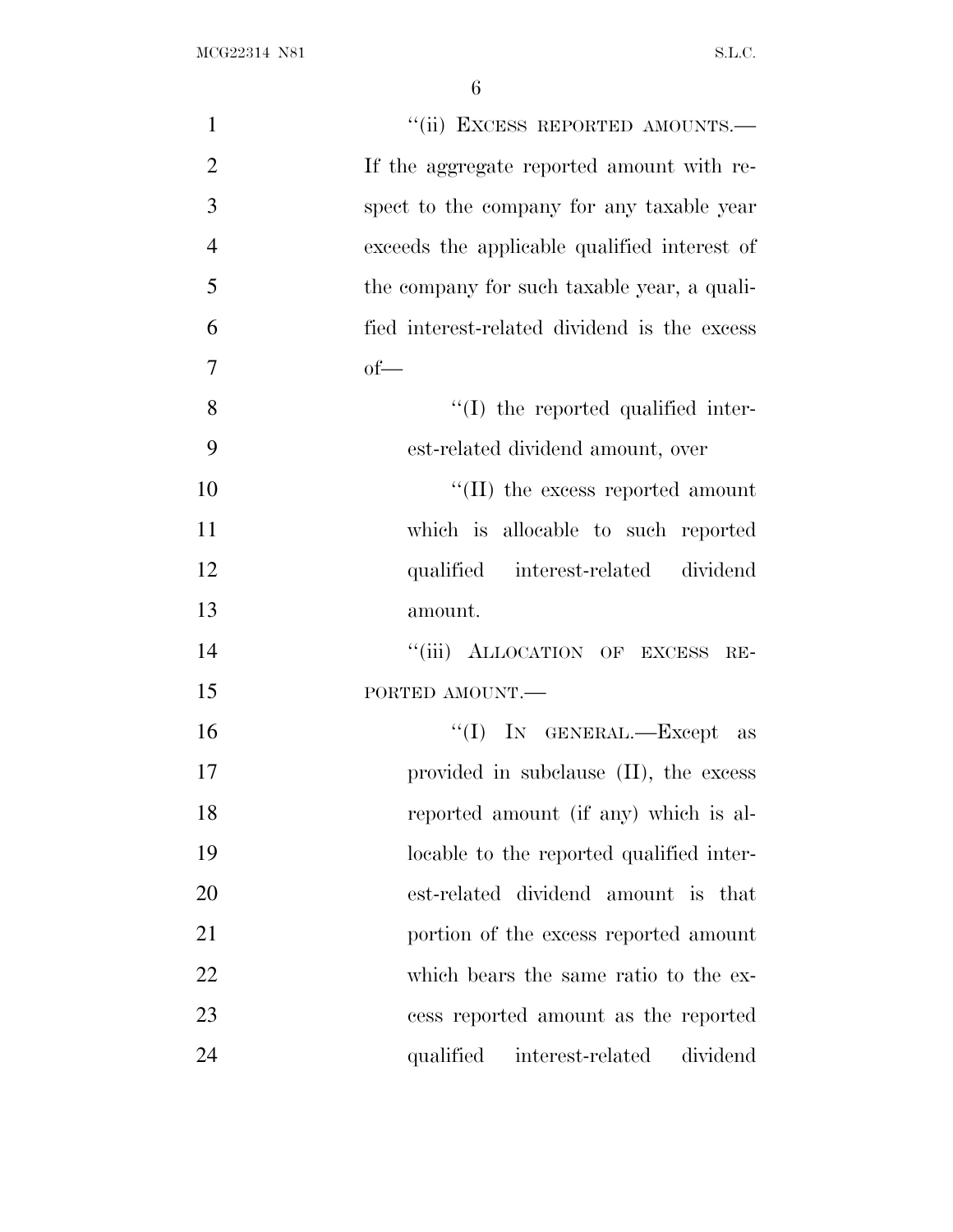- amount bears to the aggregate re- ported amount. 3 "(II) SPECIAL RULE FOR NON-CALENDAR YEAR TAXPAYERS.—In the
- case of any taxable year which does not begin and end in the same cal- endar year, if the post-December re- ported amount equals or exceeds the excess reported amount for such tax- able year, subclause (I) shall be ap-11 plied by substituting 'post-December reported amount' for 'aggregate re- ported amount' and no excess re- ported amount shall be allocated to any dividend paid on or before De-16 cember 31 of such taxable year.

17  $''(iv)$  DEFINITIONS.—For purposes of 18 this subparagraph—

 ''(I) REPORTED QUALIFIED IN- TEREST-RELATED DIVIDEND AMOUNT.—The term 'reported quali- fied interest-related dividend amount' means the amount reported to its shareholders under clause (i) as a qualified interest-related dividend.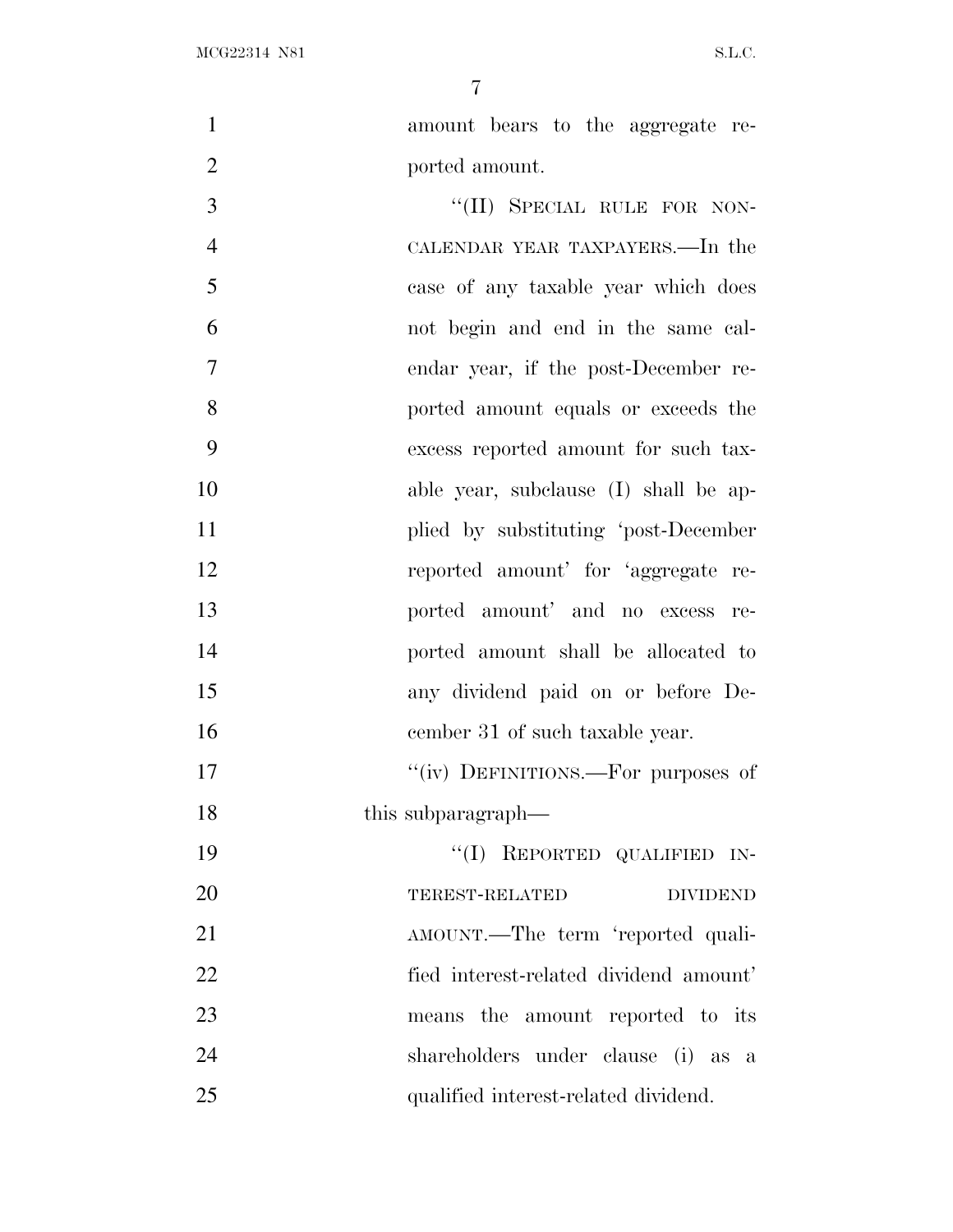| $\mathbf{1}$   | "(II) EXCESS REPORTED                    |
|----------------|------------------------------------------|
| $\overline{2}$ | AMOUNT.—The term 'excess reported        |
| 3              | amount' means the excess of the ag-      |
| $\overline{4}$ | gregate reported amount over the ap-     |
| 5              | plicable qualified interest of the com-  |
| 6              | pany for the taxable year.               |
| 7              | "(III) AGGREGATE REPORTED                |
| 8              | AMOUNT.—The term 'aggregate re-          |
| 9              | ported amount' means the aggregate       |
| 10             | amount of dividends reported by the      |
| 11             | company under clause (i) as qualified    |
| 12             | interest-related dividends for the tax-  |
| 13             | able year (including qualified interest- |
| 14             | related dividends paid after the close   |
| 15             | of the taxable year described in sec-    |
| 16             | tion 855).                               |
| 17             | $``(IV)$ POST-DECEMBER<br>$RE-$          |
| 18             | PORTED AMOUNT.—The term 'post-           |
| 19             | December reported amount' means          |
| 20             | the aggregate reported amount deter-     |
| 21             | mined by taking into account only        |
| 22             | dividends paid after December 31 of      |
| 23             | the taxable year.                        |
| 24             | "(V) APPLICABLE QUALIFIED IN-            |
| 25             | TEREST.—The term 'applicable quali-      |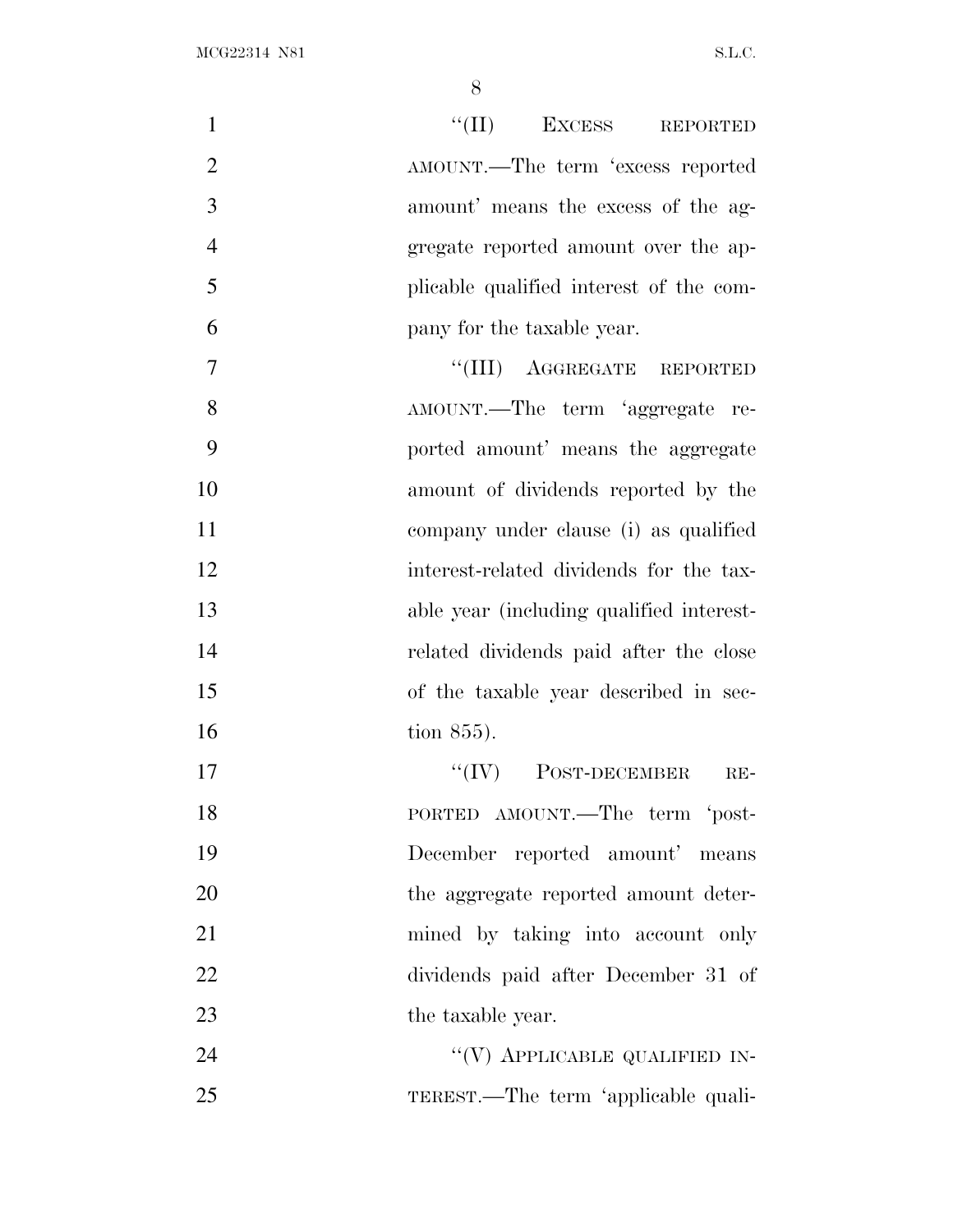fied interest' means interest described 2 in paragraph (1). ''(d) NONRESIDENT ALIENS INELIGIBLE FOR EX- CLUSION.—Subsection (a) shall not apply to any non- resident alien individual. ''(e) REGULATIONS.—The Secretary may prescribe such regulations as are appropriate (including regulations requiring reporting) to apply this section in the case of interest received— ''(1) from partnerships and S corporations, and  $\frac{1}{2}$  from a trade or business of the taxpayer.". (b) CONFORMING AMENDMENTS.— (1) The table of sections for part III of sub- chapter B of chapter 1 of such Code is amended by inserting after the item relating to section 115 the following new item: ''Sec. 116. Partial exclusion of certain interest received by individuals.''. (2) Paragraph (2) of section 265(a) of such Code is amended by inserting before the period at the end the following: '', or to purchase or carry ob- ligations or shares, or to make deposits, to the ex-21 tent the interest thereon is excludable from gross in- come under section 116''. (3) Subsection (c) of section 584 of such Code is amended by adding at the end the following:''The

proportionate share of each participant in the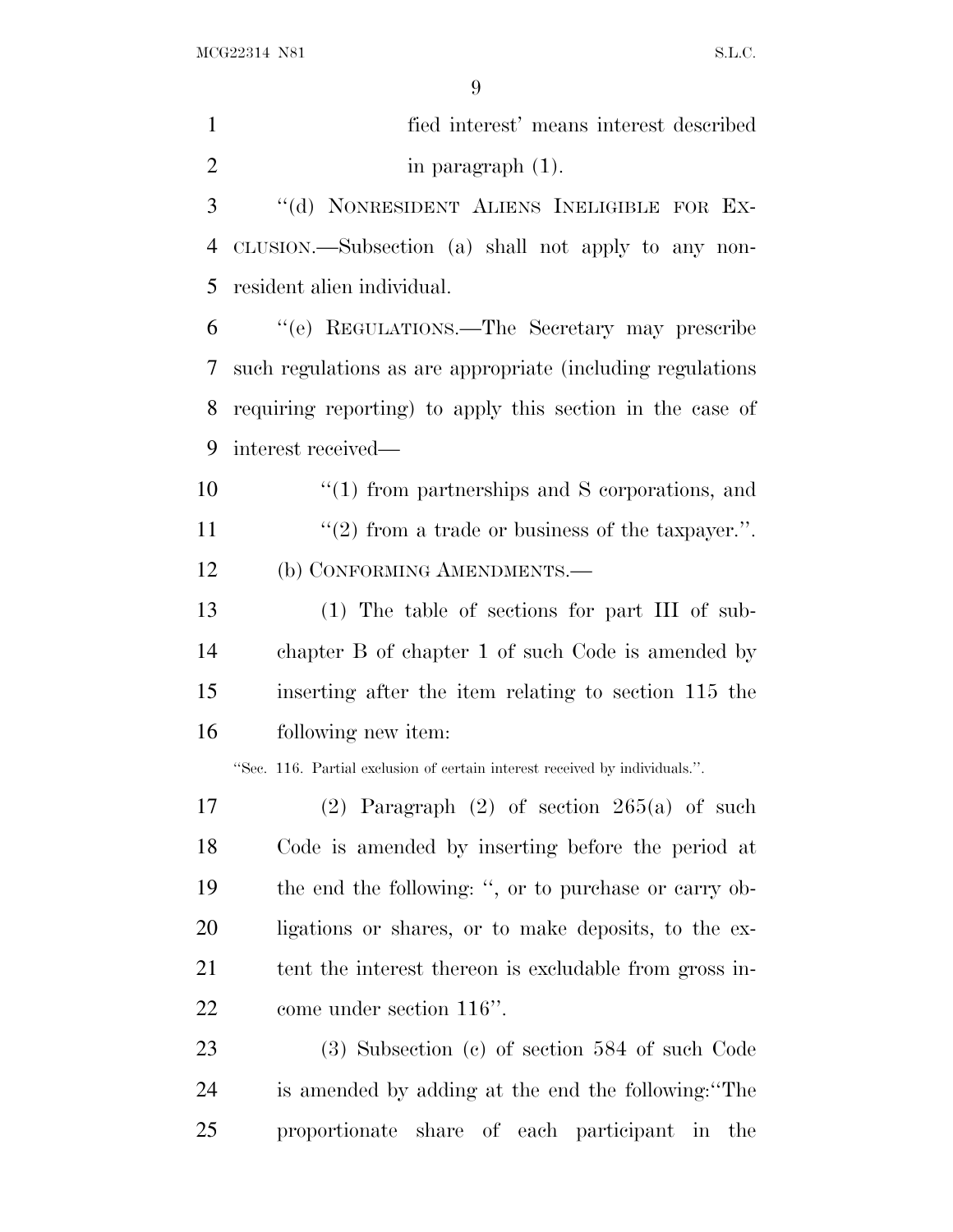amount of qualified interest (as defined in section 116) received by the common trust fund shall be considered for purposes of such section as having been received by such participant.''. (4) Subsection (a) of section 643 of such Code is amended by redesignating paragraph (7) as para- graph (8) and by inserting after paragraph (6) the following new paragraph: 9 "(7) QUALIFIED INTEREST.—There shall be in- cluded the amount of any qualified interest (as de- fined in section 116) excluded from gross income pursuant to section 116 (reduced by amounts which would be deductible in respect of disbursements allo- cable to such income but for the provisions of sec- tion 265).''. (c) EFFECTIVE DATE.—The amendments made by this section shall apply to taxable years beginning after December 31, 2021.

### **SEC. 4. MODIFICATION OF THRESHOLD AMOUNT UNDER NET INVESTMENT INCOME TAX.**

 (a) I<sup>N</sup> GENERAL.—Section 1411(b) of the Internal Revenue Code of 1986 is amended to read as follows:

23 "(b) THRESHOLD AMOUNT.—For purposes of this chapter—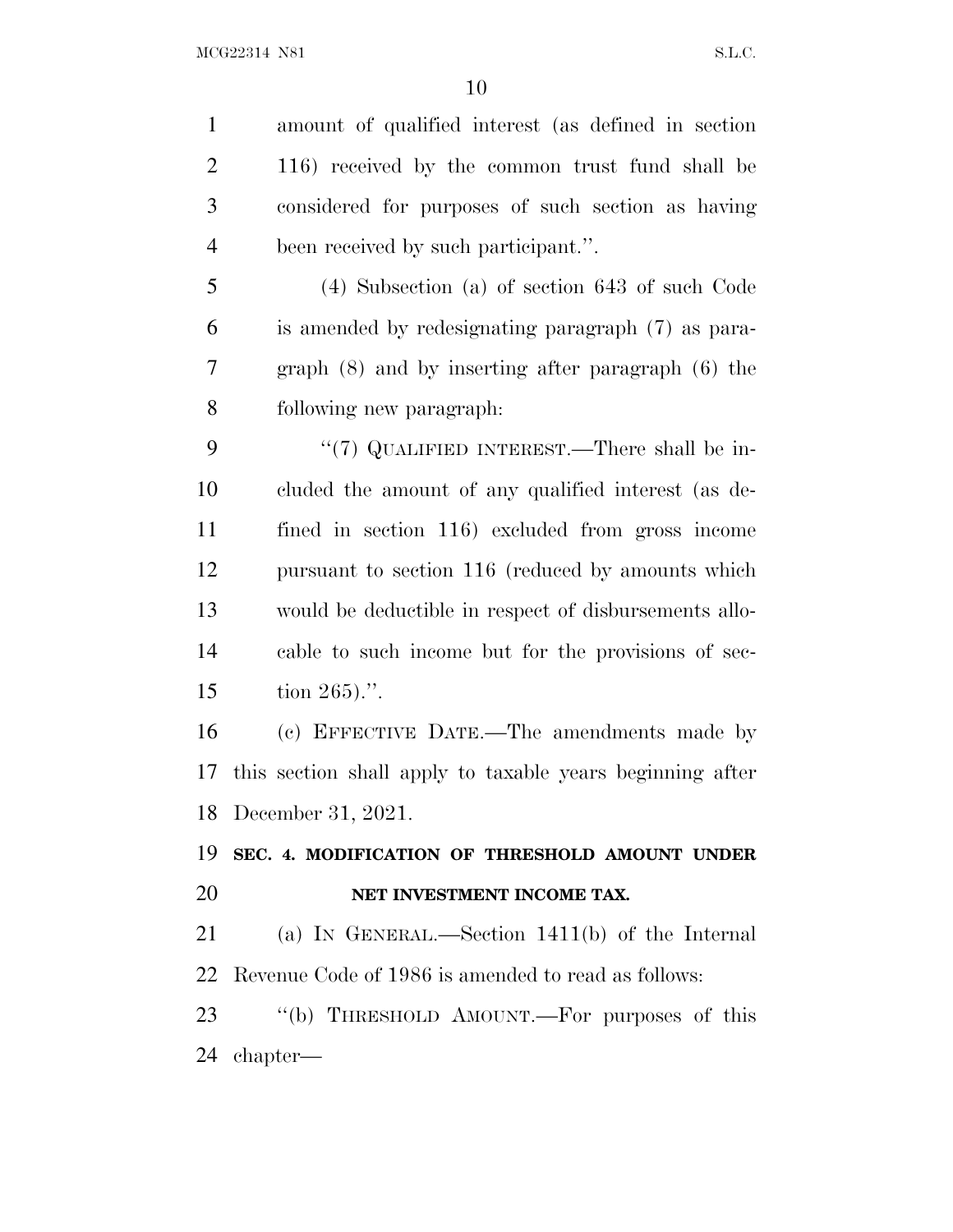| $\mathbf{1}$   | " $(1)$ IN GENERAL.—The term 'threshold                   |
|----------------|-----------------------------------------------------------|
| $\overline{2}$ | amount' means—                                            |
| 3              | $\lq\lq$ in the case of a taxpayer making a               |
| $\overline{4}$ | joint return under section 6013 or a surviving            |
| 5              | spouse (as defined in section $2(a)$ ), \$400,000,        |
| 6              | and                                                       |
| $\overline{7}$ | "(B) in any other case, $\frac{1}{2}$ of the dollar       |
| 8              | amount determined under paragraph (1).                    |
| 9              | "(2) INFLATION ADJUSTMENT.—In the case of                 |
| 10             | any taxable year beginning in a calendar year after       |
| 11             | $2022$ , the dollar amount in paragraph $(1)(A)$ shall    |
| 12             | be increased by an amount equal to-                       |
| 13             | $\lq\lq$ such dollar amount, multiplied by                |
| 14             | "(B) the cost-of-living adjustment deter-                 |
| 15             | mined under section $1(f)(3)$ for the calendar            |
| 16             | year in which the taxable year begins, deter-             |
| 17             | mined by substituting 'calendar year 2021' for            |
| 18             | 'calendar year $2016$ ' in subparagraph $(A)(ii)$         |
| 19             | thereof.                                                  |
| 20             | Any increase determined under the preceding sen-          |
| 21             | tence shall be rounded to the nearest multiple of         |
| 22             | $$1,000."$ .                                              |
| 23             | (b) EFFECTIVE DATE.—The amendment made by                 |
| 24             | this section shall apply to taxable years beginning after |
| 25             | December 31, 2021.                                        |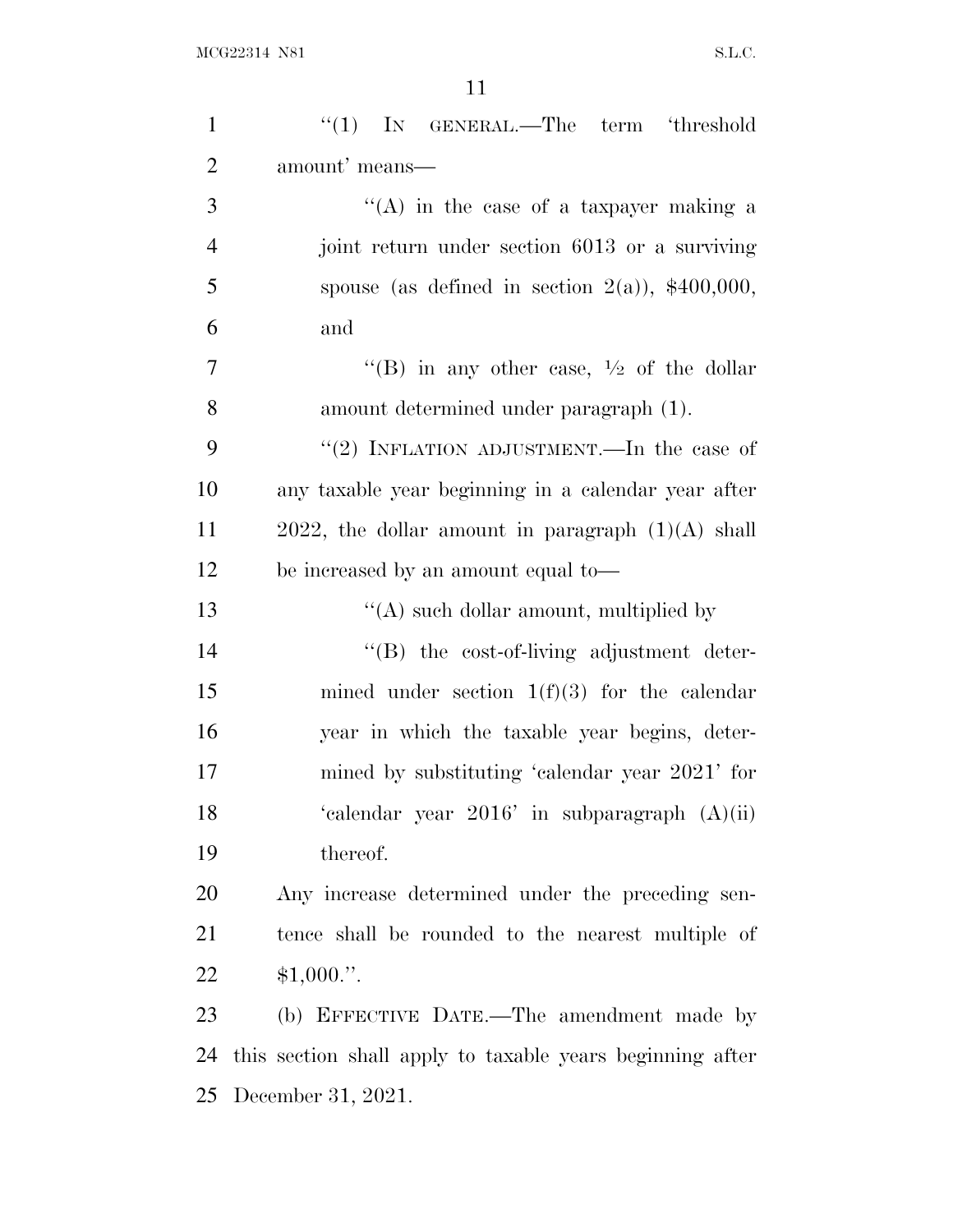#### **SEC. 5. ENHANCEMENT OF SAVER'S CREDIT.**

 (a) MAXIMUM CONTRIBUTION AMOUNT.—Section 25B(a) of the Internal Revenue Code of 1986 is amended 4 by striking " $\$2,000"$  and inserting " $\$2,500"$ .

(b) MODIFICATION OF CREDIT RATE.—

 (1) 50 PERCENT CREDIT RATE.—Section 25B(a) of the Internal Revenue Code of 1986 is amended by striking ''the applicable percentage'' and inserting ''50 percent''.

 (2) ADJUSTED GROSS INCOME PHASEOUTS.— Section 25B(b) of such Code is amended to read as follows:

''(b) LIMITATION.—For purposes of this section—

14 "(1) IN GENERAL.—The amount of credit al- lowable under subsection (a) (determined without re- gard to this subsection) shall be reduced (but not below zero) by an amount which bears the same ratio to the credit otherwise so allowable as—

19  $\langle (A)$  the excess (if any) of —

20  $\frac{1}{20}$  (i) adjusted gross income of the tax-

payer, over

22  $\frac{1}{2}$   $\frac{1}{2}$   $\frac{1}{2}$  the threshold amount, bears to 23 ''(B) the phaseout amount.

24 "(2) THRESHOLD AMOUNT.—The term 'thresh-old amount' means—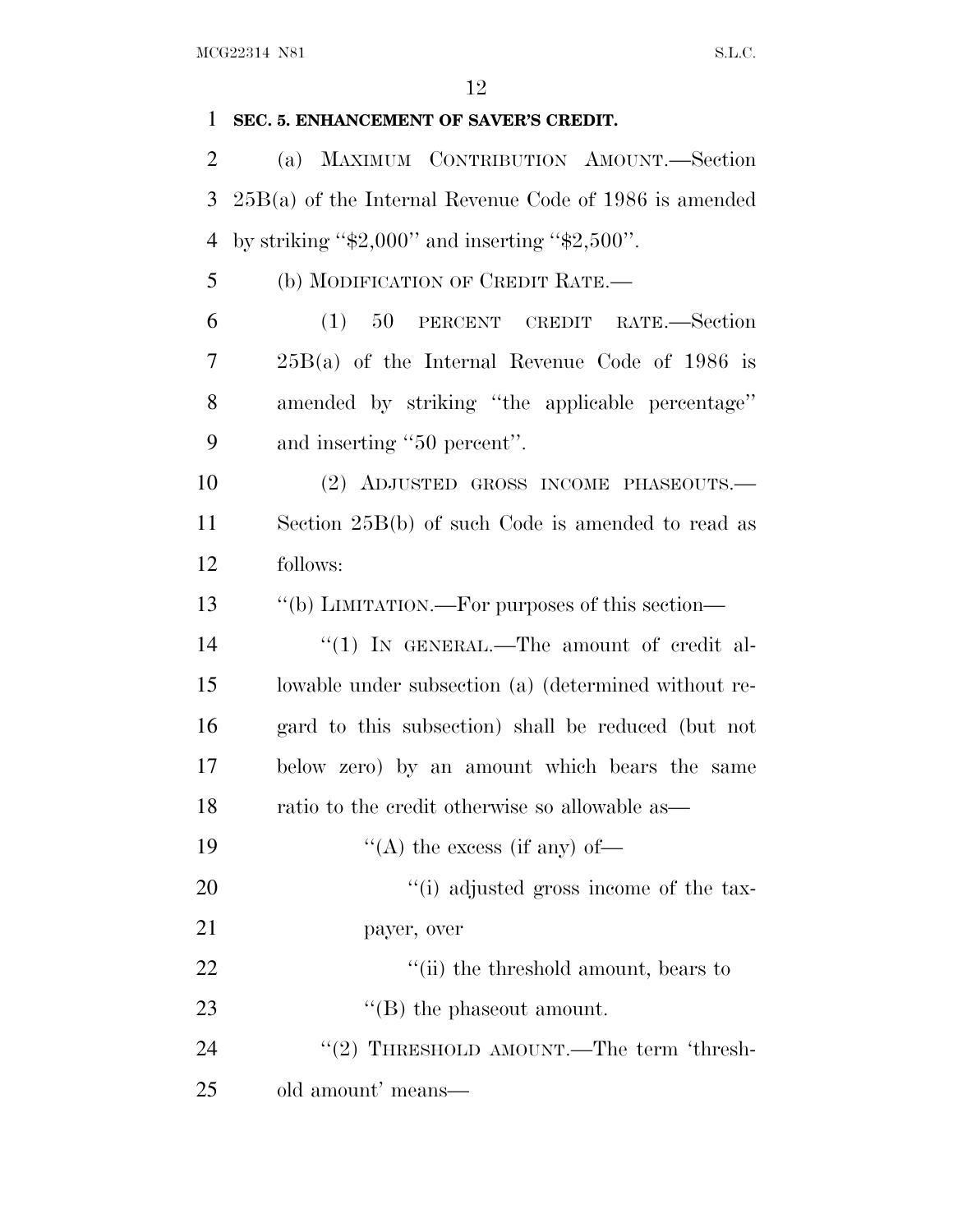| $\mathbf{1}$   | "(A) in the case of a joint return or a sur-         |
|----------------|------------------------------------------------------|
| $\overline{2}$ | viving spouse (as defined in section $2(a)$ ),       |
| 3              | \$45,000,                                            |
| $\overline{4}$ | "(B) in the case of a head of household, $75$        |
| 5              | percent of the amount in effect for the taxable      |
| 6              | year under subparagraph (A), and                     |
| 7              | "(C) in the case of any other individual, $50$       |
| 8              | percent of the amount in effect for the taxable      |
| 9              | year under subparagraph (A).                         |
| 10             | "(3) PHASEOUT AMOUNT.—The term 'phaseout             |
| 11             | amount' means—                                       |
| 12             | $\lq\lq$ in the case of a joint return or a sur-     |
| 13             | viving spouse (as defined in $2(a)$ ), \$40,000,     |
| 14             | "(B) in the case of a head of household (as          |
| 15             | defined in section $2(b)$ ), 75 percent of the       |
| 16             | amount in effect for the taxable year under sub-     |
| 17             | paragraph (A), and                                   |
| 18             | $\lq\lq$ (C) in the case of any other individual, 50 |
| 19             | percent of the amount in effect for the taxable      |
| 20             | year under subparagraph (A).                         |
| 21             | $``(4)$ INFLATION ADJUSTMENT.—                       |
| 22             | "(A) IN GENERAL.—In the case of any                  |
| 23             | taxable year beginning in a calendar year after      |
| 24             | 2022, the \$45,000 dollar amount in paragraph        |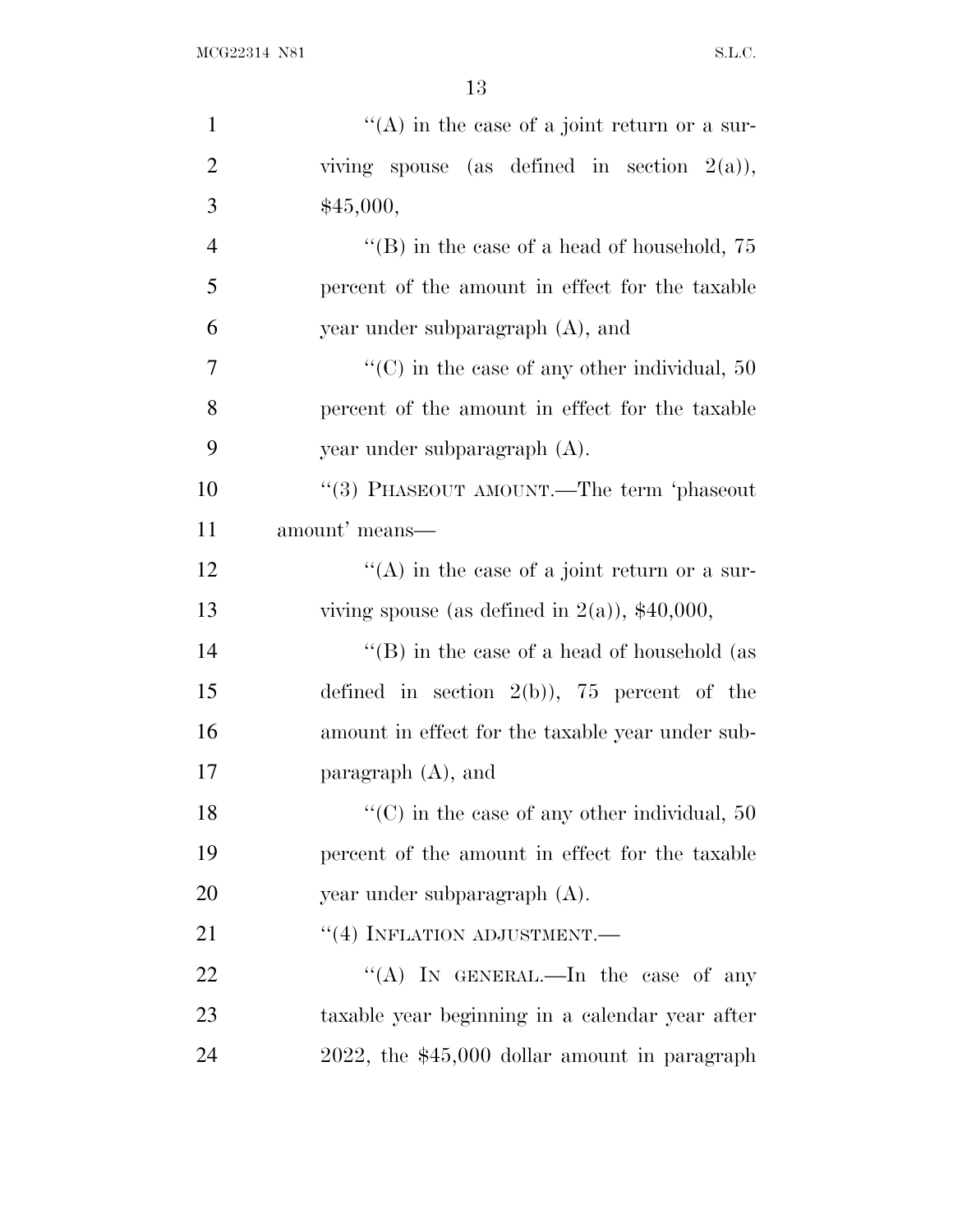| $\mathbf{1}$   | $(2)$ and the \$40,000 in paragraph $(3)$ shall           |
|----------------|-----------------------------------------------------------|
| $\overline{2}$ | each be increased by an amount equal to—                  |
| 3              | "(i) such dollar amount, multiplied by                    |
| $\overline{4}$ | "(ii) the cost-of-living adjustment de-                   |
| 5              | termined under section $1(f)(3)$ for the cal-             |
| 6              | endar year in which the taxable year be-                  |
| 7              | gins, determined by substituting 'calendar                |
| 8              | year 2021' for 'calendar year 2016' in sub-               |
| 9              | paragraph $(A)(ii)$ thereof.                              |
| 10             | "(B) ROUNDING.—Any increase<br>deter-                     |
| 11             | mined under subparagraph (A) that is not a                |
| 12             | multiple of \$500 shall be rounded to the near-           |
| 13             | est multiple of $$500."$ .                                |
| 14             | (c) EFFECTIVE DATE.—The amendments made by                |
| 15             | this section shall apply to taxable years beginning after |
| 16             | December 31, 2021.                                        |
| 17             | SEC. 6. EXTENSION OF LIMITATION ON DEDUCTION FOR          |
| 18             | STATE AND LOCAL TAXES.                                    |
| 19             | (a) IN GENERAL.—Section $164(b)(6)$ of the Internal       |
| 20             | Revenue Code of 1986 is amended—                          |
| 21             | $(1)$ by striking "January 1, 2026" and insert-           |
| 22             | ing "January 1, 2029", and                                |
| 23             | $(2)$ by striking "2025" in the heading thereof           |
| 24             | and inserting "2028".                                     |